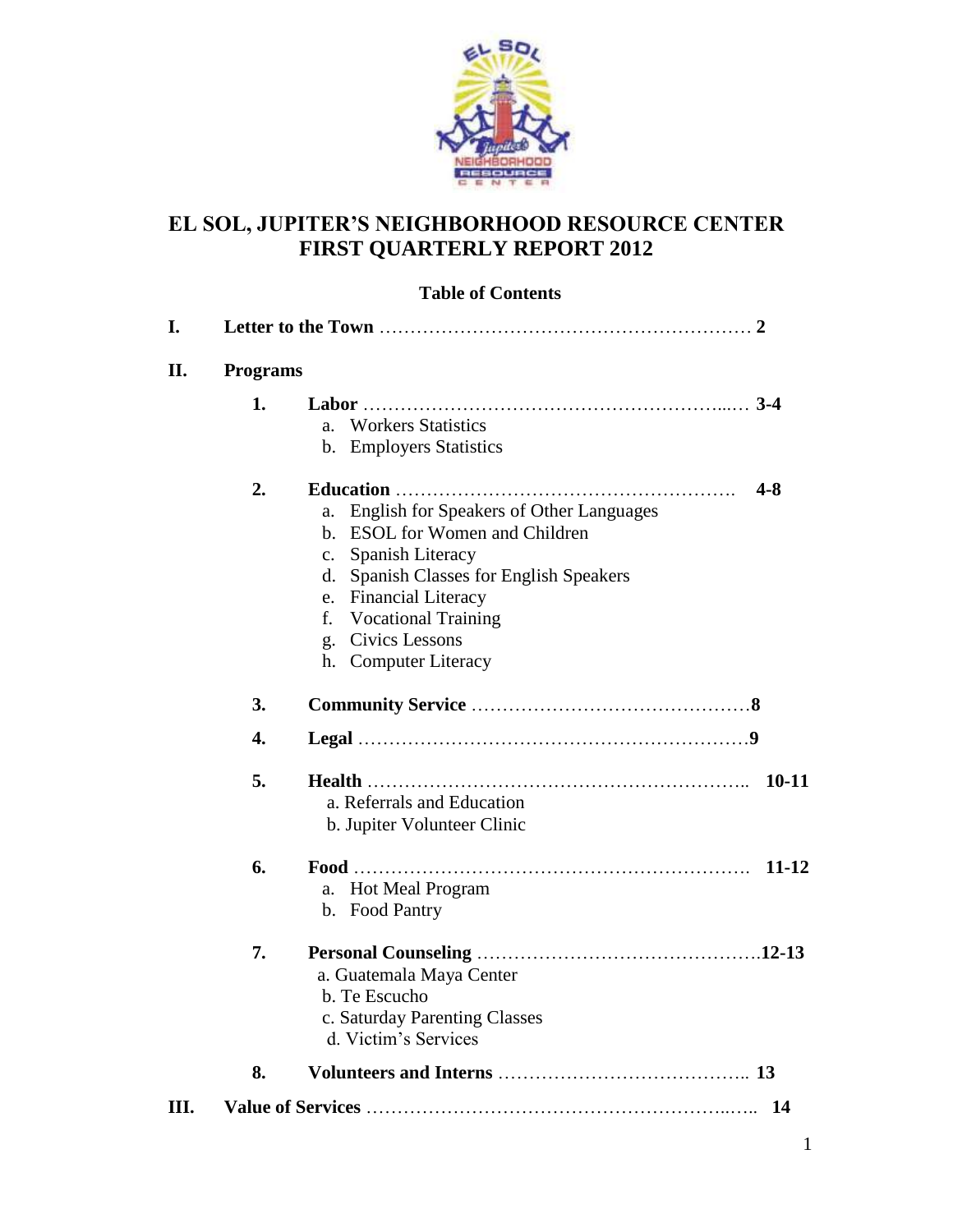April  $14^{th}$ , 2012

# **Dear Town of Jupiter Council Members,**

As part of its lease with the Town, El Sol is pleased to submit its second quarterly report for the months of January, February and March of 2012.

| Labor                    | A total of 1,900 jobs have been filled.                             |
|--------------------------|---------------------------------------------------------------------|
| Education                | We started our new Women's ESOL program attended by 13              |
|                          | participants; an average of 61 students attended our Night ESL      |
|                          | classes and 19 students completed computer classes.                 |
| <b>Community Service</b> | El Sol workers volunteered a total of 55 hours, valued at \$1,074.  |
| Legal                    | Two volunteer attorneys and legal assistants took 81 cases.         |
| Health                   | The new Jupiter Volunteer Clinic opened in January 2012 and has     |
|                          | already assisted 123 individuals. We have also referred 151 people  |
|                          | and offered health education to 314 participants.                   |
| Food                     | 738 individuals were served through the Food Pantry and 5,717       |
|                          | lunches served to workers.                                          |
| Personal                 | El Sol helped a total of 158 cases and channeled their needs to the |
| Counseling               | proper agencies. We started our "Te Escucho" and offered            |
|                          | Saturday Parenting classes programs and Victim's Services.          |
| <b>Special Events</b>    | El Sol was awarded the Martin Luther King Jr. Leadership            |
|                          | Awarded by Palm Beach State College. We also had our                |
|                          | Volunteer Luncheon which honored volunteers.                        |
| Value of Services        | El Sol contributed services with an estimated value \$291,466.      |
|                          | Monthly average: \$97,155                                           |

Highlights

We are proud to share the development of our programs and the positive impact they are having in Jupiter. The impact of our programs and services is detailed here, and when appropriate, there is a comparison to previous years' statistics. According to the Florida Governor's Commission on Volunteerism and Community Service, the value of volunteer contributions is estimated at \$19.52 per hour. This is the amount we assign to calculate the value of our programs.

This quarter we welcomed two new Board Members, Hon. Ann Brown and Gerald Holm.

If you have any questions or comments please feel free to contact me.

Respectfully submitted by,

Jocelyn Skolnik Center Director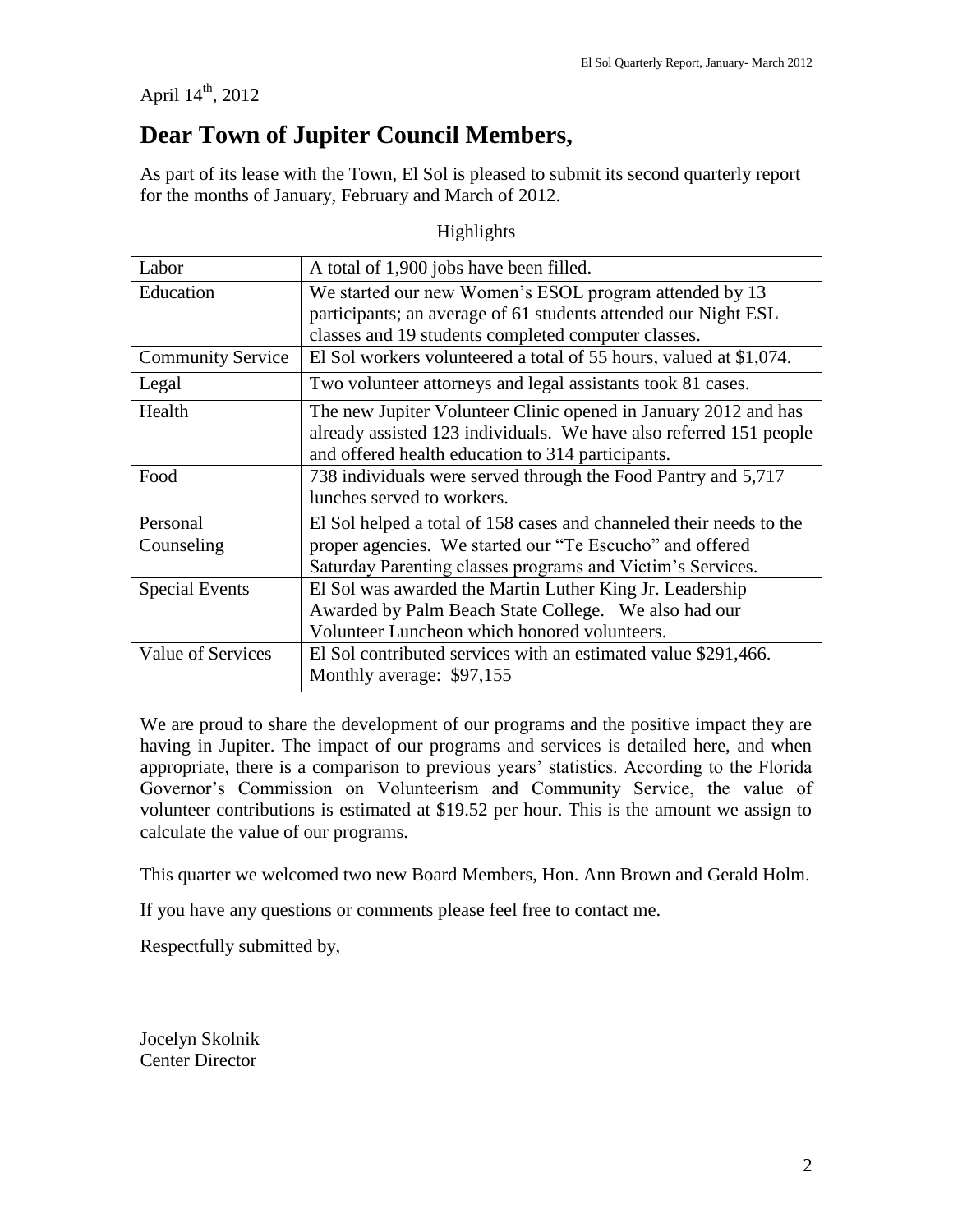# **II.PROGRAMS**

# **1. LABOR PROGRAM**

### **a. Workers Statistics:**

A total of 2,479 workers are registered with El Sol as of March 31st, 2012.

|              |              |              | <b>Worker Attendance</b> |              |              | <b>Average Worker Attendance Per Day</b> |              |              |              |              |
|--------------|--------------|--------------|--------------------------|--------------|--------------|------------------------------------------|--------------|--------------|--------------|--------------|
| <b>Month</b> | Year<br>2008 | Year<br>2009 | Year<br>2010             | Year<br>2011 | Year<br>2012 | Year<br>2008                             | Year<br>2009 | Year<br>2010 | Year<br>2011 | Year<br>2012 |
| January      | 5,239        | 6.123        | 4.645                    | 4.241        | 3,591        | 169                                      | 198          | 150          | 137          | 116          |
| February     | 4,289        | 5.249        | 4,334                    | 3,811        | 3,189        | 153                                      | 187          | 155          | 136          | 114          |
| March        | 4,122        | 4.944        | 4,013                    | 3,763        | 3,179        | 133                                      | 159          | 129          | 121          | 103          |
| <b>Total</b> | 13.650       | 16.316       | 12.992                   | 11.815       | 9,959        | 152                                      | 181          | 145          | 131          | 111          |

Workers Attendance:



### Workers Hired:

|              | <b>Workers Hired</b> |              |              |              |              | <b>Average Workers Hired Per Day</b> |              |              |              | Daily Placement Rate % |              |              |                     |              |              |
|--------------|----------------------|--------------|--------------|--------------|--------------|--------------------------------------|--------------|--------------|--------------|------------------------|--------------|--------------|---------------------|--------------|--------------|
| <b>Month</b> | Year<br>2008         | Year<br>2009 | Year<br>2010 | Year<br>2011 | Year<br>2012 | Year<br>2008                         | Year<br>2009 | Year<br>2010 | Year<br>2011 | Year<br>2012           | Year<br>2008 | Year<br>2009 | <b>Year</b><br>2010 | Year<br>2011 | Year<br>2012 |
| January      | 634                  | 476          | 423          | 392          | 577          | 20                                   | 15           | 14           | 13           | 19                     | 12           | 8            | $\mathbf Q$         |              | 16           |
| February     | 684                  | 425          | 483          | 526          | 508          | 24                                   | 15           | 17           | 19           | 18                     | 16           | 8            | 11                  | 14           | 16           |
| March        | 660                  | 513          | 566          | 744          | 815          | 21                                   | 17           | 18           | 24           | 26                     | 16           | 10           | 14                  | 20           | 26           |
| <b>Total</b> | 1.978                | .414         | 1.472        | 1.662        | 1.900        | 22                                   | 16           | <b>16</b>    | 19           | 2 <sub>1</sub>         | 15           | 9            | 11                  | 14           | 19           |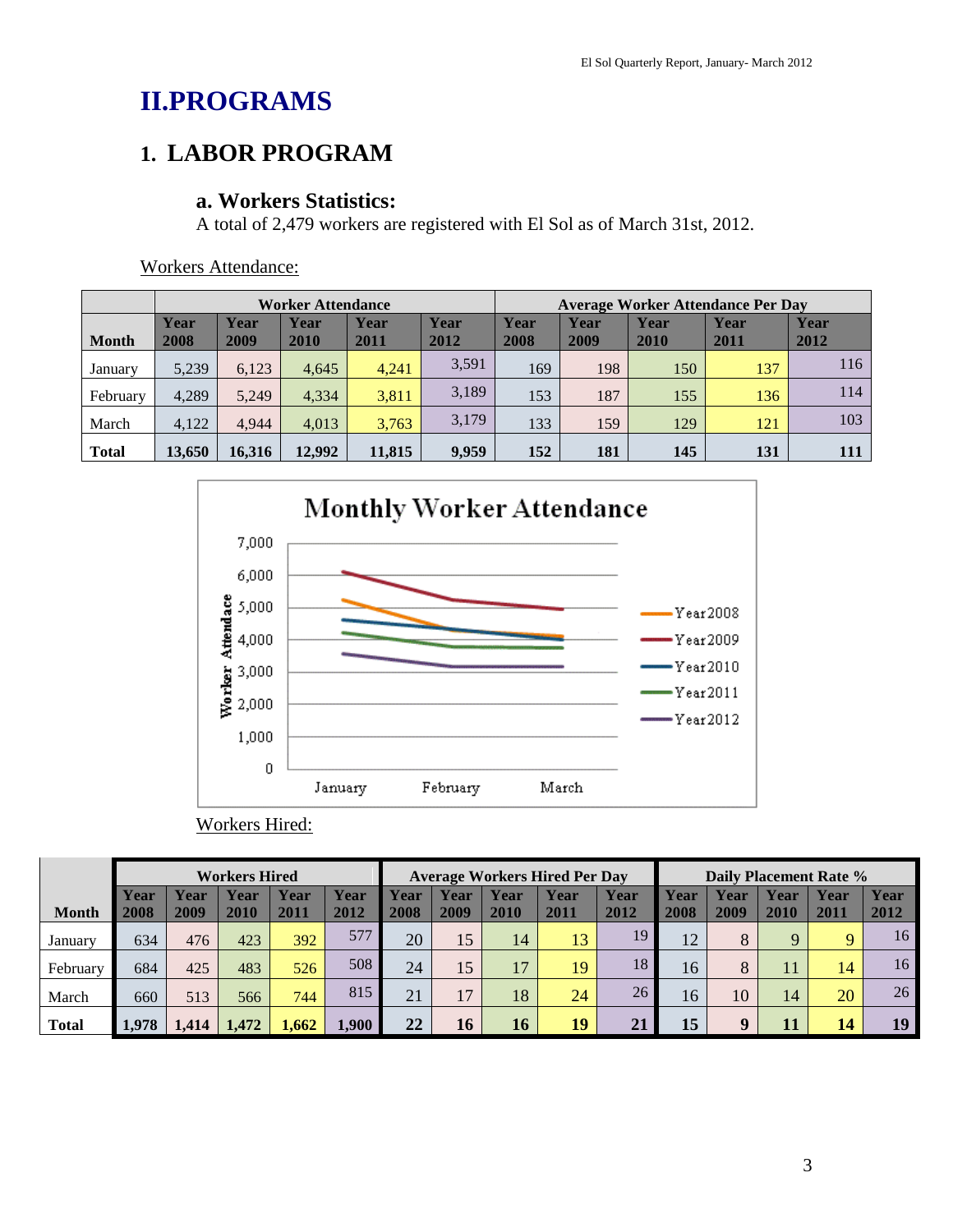#### **b. Employers Statistics**

A total of 5,833 employers are registered with El Sol as of March 31st, 2012, out of which a total of 210 are new to our program.

#### Employers Attendance

| <b>New Employers</b> |              |              |              |              |              | <b>Employer Attendance</b> |              |              |              |              |
|----------------------|--------------|--------------|--------------|--------------|--------------|----------------------------|--------------|--------------|--------------|--------------|
| <b>Month</b>         | Year<br>2008 | Year<br>2009 | Year<br>2010 | Year<br>2011 | Year<br>2012 | Year<br>2008               | Year<br>2009 | Year<br>2010 | Year<br>2011 | Year<br>2012 |
| January              | 155          | 81           | 69           | 62           | 60           | 409                        | 297          | 253          | 245          | 359          |
| February             | 165          | 77           | 76           | 61           | 64           | 442                        | 262          | 294          | 345          | 337          |
| March                | 142          | 63           | 66           | 69           | 86           | 427                        | 310          | 360          | 440          | 507          |
| <b>Total</b>         | 462          | 221          | 211          | 192          | 210          | 426                        | <b>290</b>   | 302          | 343          | 401          |

| <b>Est. Value of Labor Program</b> |                  |  |  |  |
|------------------------------------|------------------|--|--|--|
|                                    | <b>Ouarter I</b> |  |  |  |
| Labor Coordinator                  | \$7,500          |  |  |  |
| Volunteer Hours (530.25 hrs)       | \$10,350         |  |  |  |
| Total                              | \$17,850         |  |  |  |

# **2. EDUCATION**

### **a. English for Speakers of Other Languages (ESOL)**

#### *Daytime English Classes*

Our Daytime English classes have been run with the help of volunteers since we restarted the program in mid-September last year. The drastic drop in attendance this year is due to this change and a reduction in the number of days classes are offered. Classes are offered on Tuesdays and Thursdays from 9AM – 11AM. Volunteers teach three different levels of proficiency. Classes cover basic conversational skills, and focus on vocabulary building activities and grammar. On average 28 students participated per class day.

This quarter, 1,247 workers attended daytime ESL classes. The monthly breakdown is as follows:

|              |                   |                   |                   | Average           |                   | Average     |                   | Average     |
|--------------|-------------------|-------------------|-------------------|-------------------|-------------------|-------------|-------------------|-------------|
|              | <b>Attendance</b> | <b>Attendance</b> | <b>Attendance</b> | <b>Attendance</b> | <b>Attendance</b> | Attendance* | <b>Attendance</b> | Attendance* |
| <b>Month</b> | 2008              | 2009              | 2010              |                   | 2011              |             | 2012              |             |
| Jan          | 432               | 675               | 606               | 20                | 526               | 51          | 385               | 25          |
| Feb          | 338               | 467               | 804               | 55                | 589               | 63          | 469               | 32          |
| Mar          | 235               | 380               | 1065              | 35                | 344               | 33          | 393               | 25          |
| <b>Total</b> | 1,005             | 1,522             | 2,475             | 37                | 1,459             | 147         | 1,247             | 28          |

\*Average attendance was recalculated to reflect the number of days classes were offered any given month.

| <b>Est. Value of Daytime ESL Program</b> |                  |  |  |  |
|------------------------------------------|------------------|--|--|--|
|                                          | <b>Quarter I</b> |  |  |  |
| Volunteer Hours (612.5)                  | \$12,044         |  |  |  |
| Total                                    | \$12,044         |  |  |  |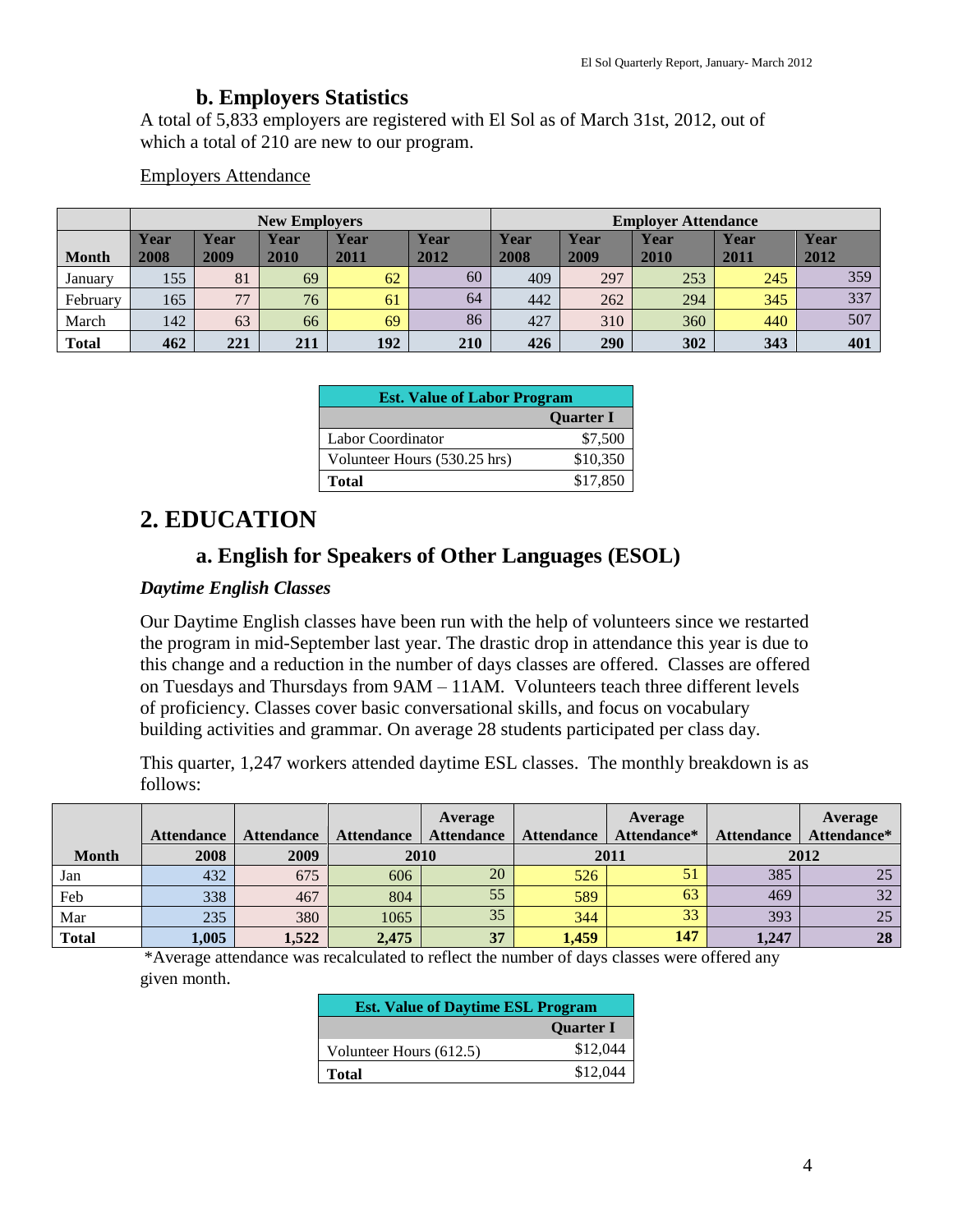#### *Nighttime ESOL program*

El Sol partners with the Harriet L. Wilkes Honors College of Florida Atlantic University (FAU) and Palm Beach State College (PBSC) to offer ESOL classes three nights per week. The topics covered this are related to employment opportunities, healthy living and US concept of time. Some volunteers also provided childcare each night for parents who would otherwise be unable to attend class. This quarter 125 students registered, and on average 61 attended class each night.



| <b>Est.</b> Value of Nighttime <b>ESL</b> Program |                  |  |  |  |
|---------------------------------------------------|------------------|--|--|--|
|                                                   | <b>Quarter I</b> |  |  |  |
| <b>Education Coordinator</b>                      | \$2,160          |  |  |  |
| Volunteer Hours (423.5)                           | \$8,267          |  |  |  |
| Total                                             | \$10,427         |  |  |  |

#### *Read a Recipe for Literacy*

Read a Recipe for Literacy is a content-based literacy program that inspires children to learn more about their community while improving communication skills. Children with parents in our nighttime programs attend and participate in this program. The innovative curriculum uses literal and figurative "recipes" to advance literacy while also promoting a community-driven effort to understand and respect the local and global environment and attain healthful living through improved nutrition.



| <b>Est.</b> Value of Read a Recipe for Literacy |                  |  |  |  |  |  |
|-------------------------------------------------|------------------|--|--|--|--|--|
|                                                 | <b>Quarter I</b> |  |  |  |  |  |
| Read a Recipe Instructor                        | \$660            |  |  |  |  |  |
| Materials                                       | \$242            |  |  |  |  |  |
| <b>Total</b>                                    | \$902            |  |  |  |  |  |
|                                                 |                  |  |  |  |  |  |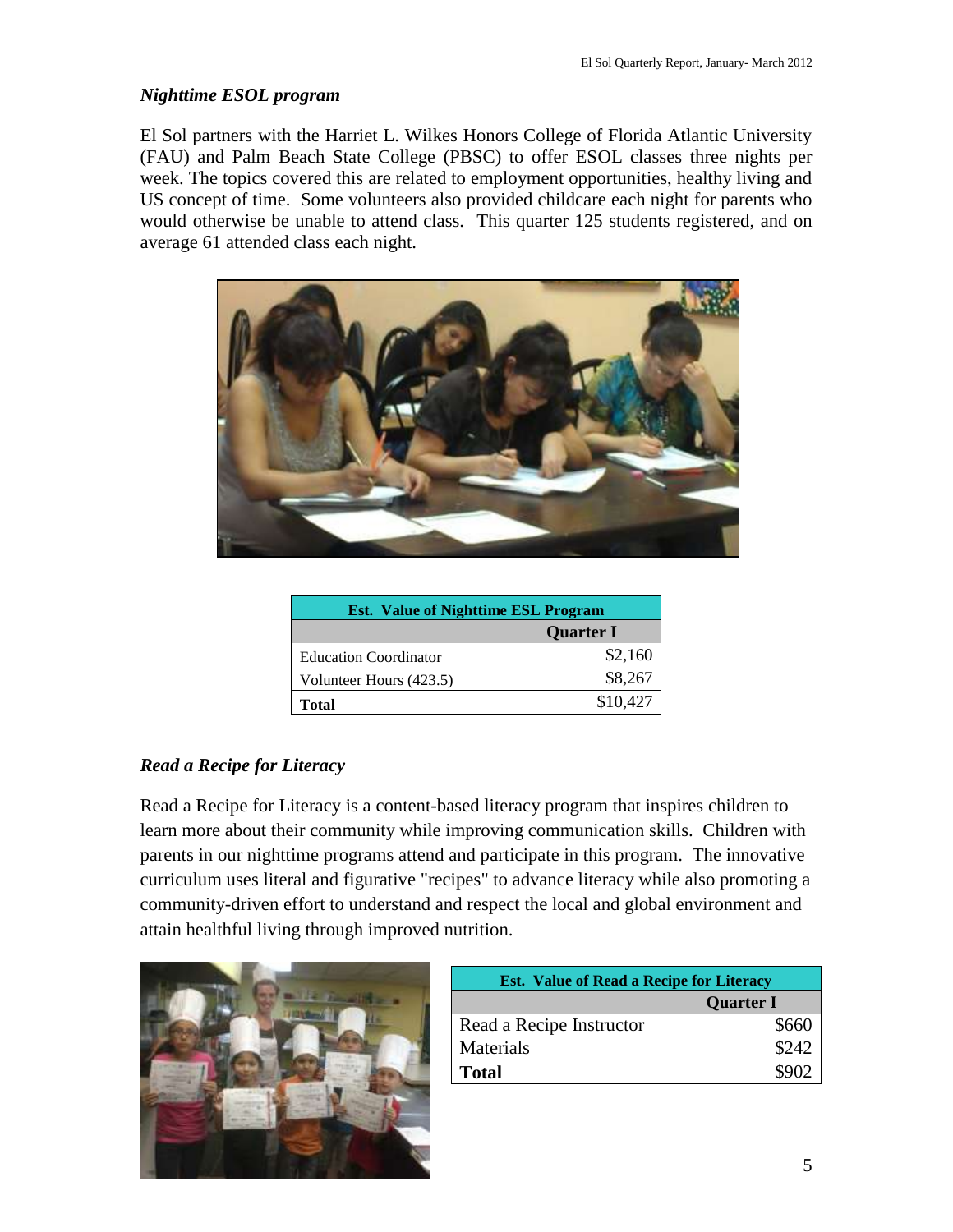## **b. ESOL for Women and Children**

This program provides English classes for women and their children. We have 13 women participating in this program. It improves family interaction and also helps with language skills, fosters self independence, more employability and social integration. The program runs on Mondays from 9-11 AM.

| <b>Est. Value of Women's ESL</b> |                  |  |  |  |
|----------------------------------|------------------|--|--|--|
|                                  | <b>Quarter I</b> |  |  |  |
| Volunteer Hours (47.5 hrs)       | \$927            |  |  |  |
| Total                            | \$927            |  |  |  |

### **c. Spanish Literacy – Plazas Comunitarias**

*Plazas Comunitarias* is an adult basic education program organized by the Mexican National Institute of Adult Education (INEA) that provides Spanish speakers with the opportunity to learn to read and write and to complete elementary, middle and high school education.

Four community volunteers teach these classes on Thursdays and Fridays from  $7 - 9$  PM. A total of 3 students received a certificate of accomplishment this Quarter by maintaining required attendance and successfully completing assessments this quarter, additionally 8 students have advanced a level.

| <b>Est. Value of Plazas Comunitarias Program</b> |                  |  |  |  |  |
|--------------------------------------------------|------------------|--|--|--|--|
|                                                  | <b>Ouarter I</b> |  |  |  |  |
| Plazas Coordinator                               | \$1,440          |  |  |  |  |
| Volunteer Hours (122 hrs)                        | \$2,381          |  |  |  |  |
| Total                                            | \$3,821          |  |  |  |  |

## **d. Spanish Classes for English Speakers**

A core group of six community members has met every Friday morning in 2012. The class is taught by a registered worker who has mastered his English proficiency and is now able to teach Spanish to English speakers. The class has concentrated on basic grammar rules and vocabulary building activities.

| <b>Est. Value of Spanish Classes for English Speakers</b> |                  |  |
|-----------------------------------------------------------|------------------|--|
|                                                           | <b>Ouarter I</b> |  |
| Volunteers                                                | \$215            |  |
| <b>Total</b>                                              | \$215            |  |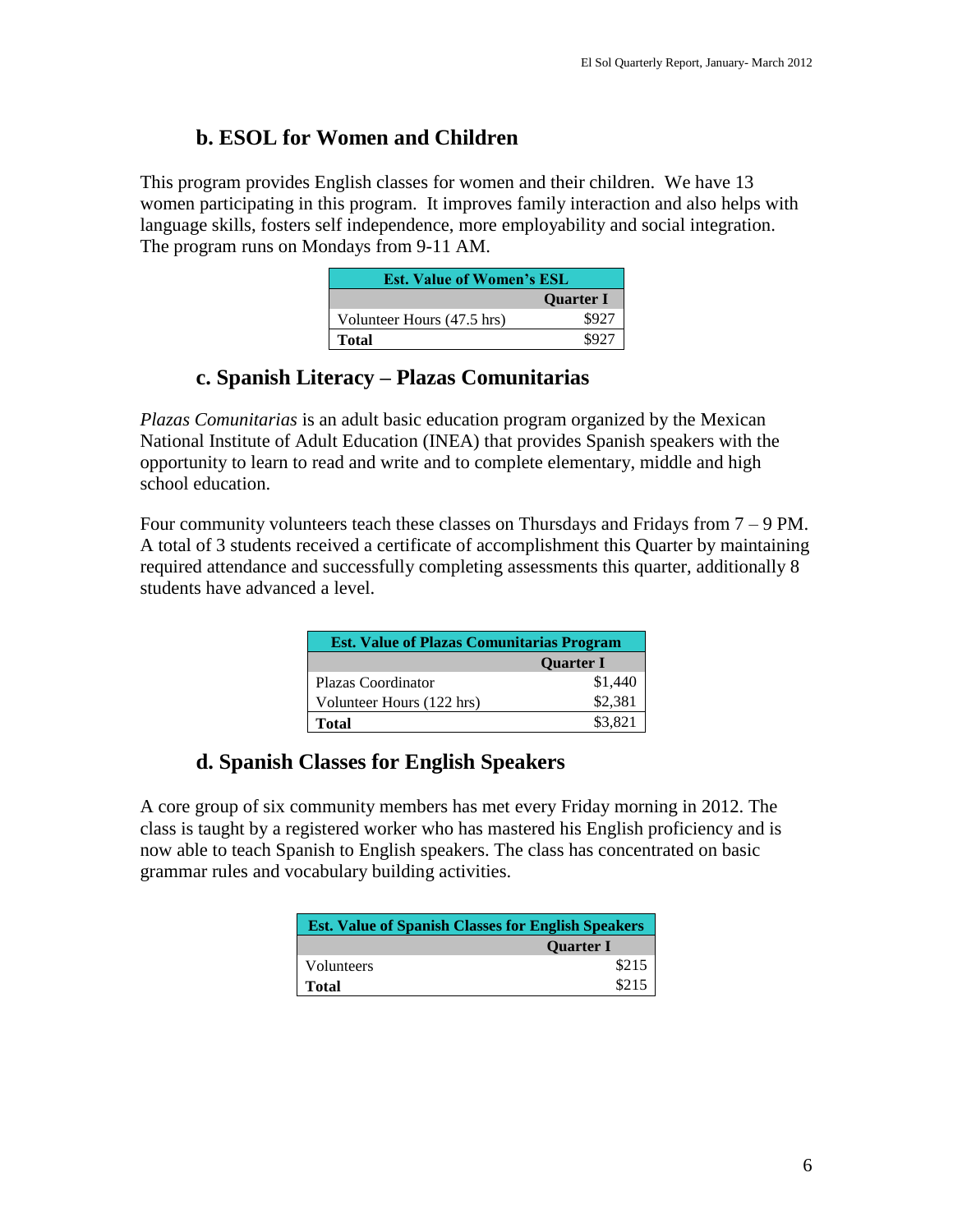### **e. Financial Literacy**

A representative from Wells Fargo visits El Sol regularly to talk about different banking topics. Individuals learn the benefits of opening a savings account, the importance of maintaining good credit, and how to recover money from their accounts if they return to their home country.

| <b>Month</b> | <b>Financial Literacy Workshops</b> | <b>Attendance</b> |
|--------------|-------------------------------------|-------------------|
| Feb          | Wells Fargo                         |                   |
| Mar          | Wells Fargo                         |                   |
| <b>TOTAL</b> |                                     |                   |

# **f. Vocational Training**

One of our successful and ongoing vocational training programs is our sewing program. The objective of the El Sol sewing center, Cosiendo Un Sueno, is to provide real life



marketable and income-generating sewing skills. Five volunteers assist nine students to improve their sewing skills. Students have learned how to do alternations and how to create products such as bags and crafts.

| <b>Est. Value of Vocational Training</b> |                  |  |
|------------------------------------------|------------------|--|
|                                          | <b>Quarter I</b> |  |
| Volunteer Hours (Sewing 221.5)           | \$4,324          |  |
| <b>Total</b>                             | \$4,324          |  |

# **g. Civics Lessons**

**Town of Jupiter Workshop:** The Town of Jupiter's Code Compliance Department offered informational workshops about the Town's codes and regulations; 87 people participated throughout this quarter.

| <b>Month</b> | <b>Civic Lesson Workshop Offered</b>      | <b>Attendance</b> |
|--------------|-------------------------------------------|-------------------|
| Jan          | Town of Jupiter Civic Lessons (2 classes) | 38                |
| Feb          | Town of Jupiter Civic Lessons             |                   |
| Mar          | Town of Jupiter Civic Lessons (2 classes) |                   |
| <b>TOTAL</b> |                                           | 87                |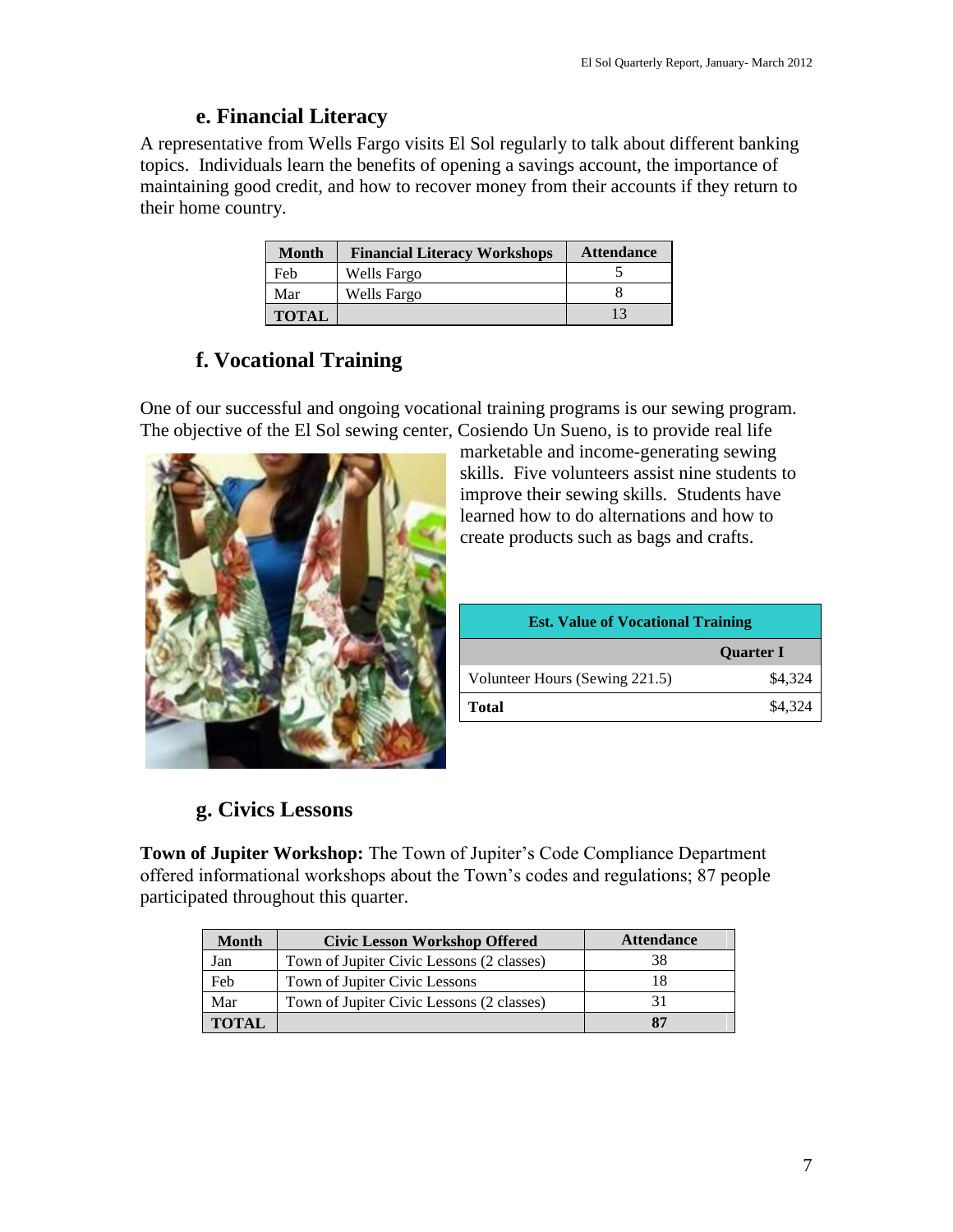## **h. Computer Literacy- Nighttime Computer Skills Class**

This quarter, 31 students registered for computer classes. There are two groups, one on Tuesday and one on Thursday. 19 students successfully completed the program. The



classes introduce students to basic computer skills such as using Microsoft Word and PowerPoint. It helps students understand how the internet works, how to read and summarize news from the internet, find locations and directions, do research and compare prices using the internet, and information about how to find local resources and services. Students also learned how to create an e-mail account to communicate with their relatives and friends in their countries of origin.

| <b>Value of Nighttime Computer Literacy</b><br><b>Program</b> |                  |  |
|---------------------------------------------------------------|------------------|--|
|                                                               | <b>Ouarter I</b> |  |
| Computer Instructor                                           | \$1,440          |  |
| Total                                                         | \$1.440          |  |

# **3. COMMUNITY SERVICE AND ENGAGEMENT**

El Sol coordinates monthly community service events in partnership with Habitat for Humanity, Solid Waste Authorities and other community partners. In The picture to the right workers help to paint a Jupiter resident's house. This quarter, El Sol workers volunteered a total of 55 hours, valued at a contribution of \$1,074.



| <b>Community Service 2012</b> |                                   |                               |              |                              |                              |
|-------------------------------|-----------------------------------|-------------------------------|--------------|------------------------------|------------------------------|
| Date                          | <b>Name of Event/Partner</b>      | $#$ of<br><b>Participants</b> | <b>Hours</b> | <b>Total</b><br><b>Hours</b> | <b>Value of Contribution</b> |
|                               |                                   |                               |              |                              |                              |
|                               | Rebuilding Together of the Palm   |                               |              |                              |                              |
| Feb                           | <b>Beaches-Painting</b>           | 10                            | 4            | 40                           | \$781                        |
|                               | Cleanup for 2nd floor painting at |                               |              |                              |                              |
| Mar                           | El Sol                            | 10                            | 1.5          | 15                           | \$293                        |
|                               | <b>TOTAL 2011:</b>                | 20                            | h            | 55                           | \$1,074                      |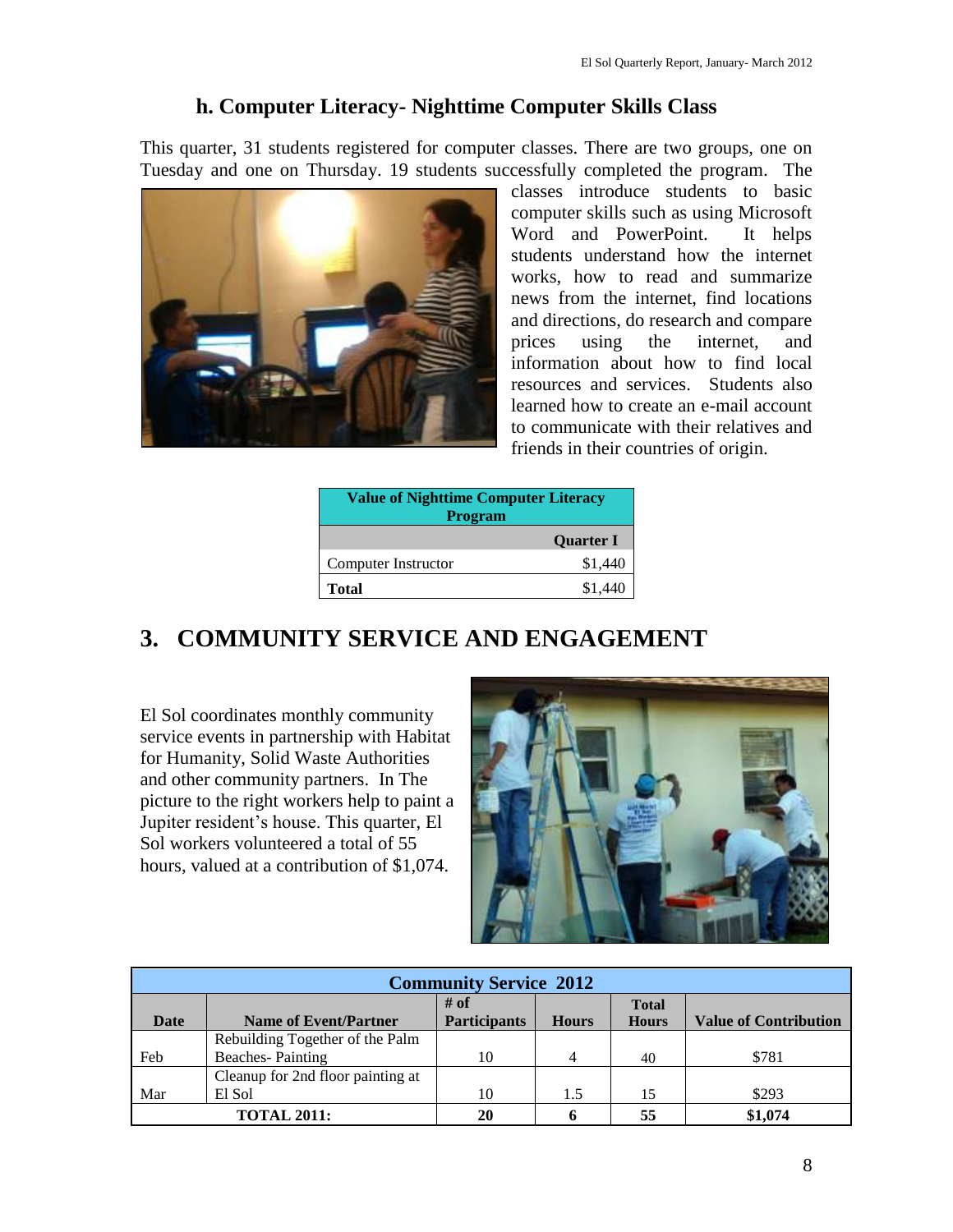# **4. LEGAL**

During the first quarter of 2012, two volunteer attorneys, assisted by three legal assistants handled a total of eighty one cases. In addition, our volunteer attorneys provided assistance in certain on-going matters, assisted El Sol members with family members in detention, attended meetings with various public officials and spoke to different groups to raise awareness. The cases reflect the more dangerous and difficult atmosphere for immigrants of our community over the past year. El Sol attorneys take pro-bono labor cases and refer those coming to seek assistance with other legal questions.

|                                | <b>Number</b> of   |
|--------------------------------|--------------------|
| <b>Category</b>                | <b>Cases Taken</b> |
| Immigration                    | 23                 |
| Criminal /driving without a    | 20                 |
| license                        |                    |
| Labor related (wage theft,     |                    |
| employment discrimination)     |                    |
| Miscellaneous (landlord/tenant | 10                 |
| claims, contract claims, etc)  |                    |
| <b>Domestic Issues</b>         | 14                 |
| # People navigated through     |                    |
| court system                   |                    |
| Total                          |                    |

The categories of cases are as follows:

One of our goals is to help the people we serve have appropriate access to the court systems and thus we continue to accompany people to court when necessary. We also continue to raise awareness about rights and responsibilities in the United States. Volunteer attorneys (valued at \$300/hr) and legal assistants (valued at \$75/hr) contributed 186.5 hours. We also had two workshops at El Sol that dealt with legal topics.

| <b>Month</b> | <b>Workshops</b>                   | <b>Speaker</b>  | <b>Attendance</b> |
|--------------|------------------------------------|-----------------|-------------------|
| Feb          | Human Trafficking Workshop         | Julia Joy McBee |                   |
| Mar          | <b>Workers Compensation Issues</b> | Rafael Diaz     | 25                |
| <b>TOTAL</b> |                                    |                 | 50                |

| <b>Est. Value of Legal Assistance Program</b> |          |  |
|-----------------------------------------------|----------|--|
| <b>Ouarter I</b>                              |          |  |
| Attorneys (2)                                 | \$37,950 |  |
| Legal Assistants (3)                          | \$4,500  |  |
| <b>Total</b>                                  | \$42,450 |  |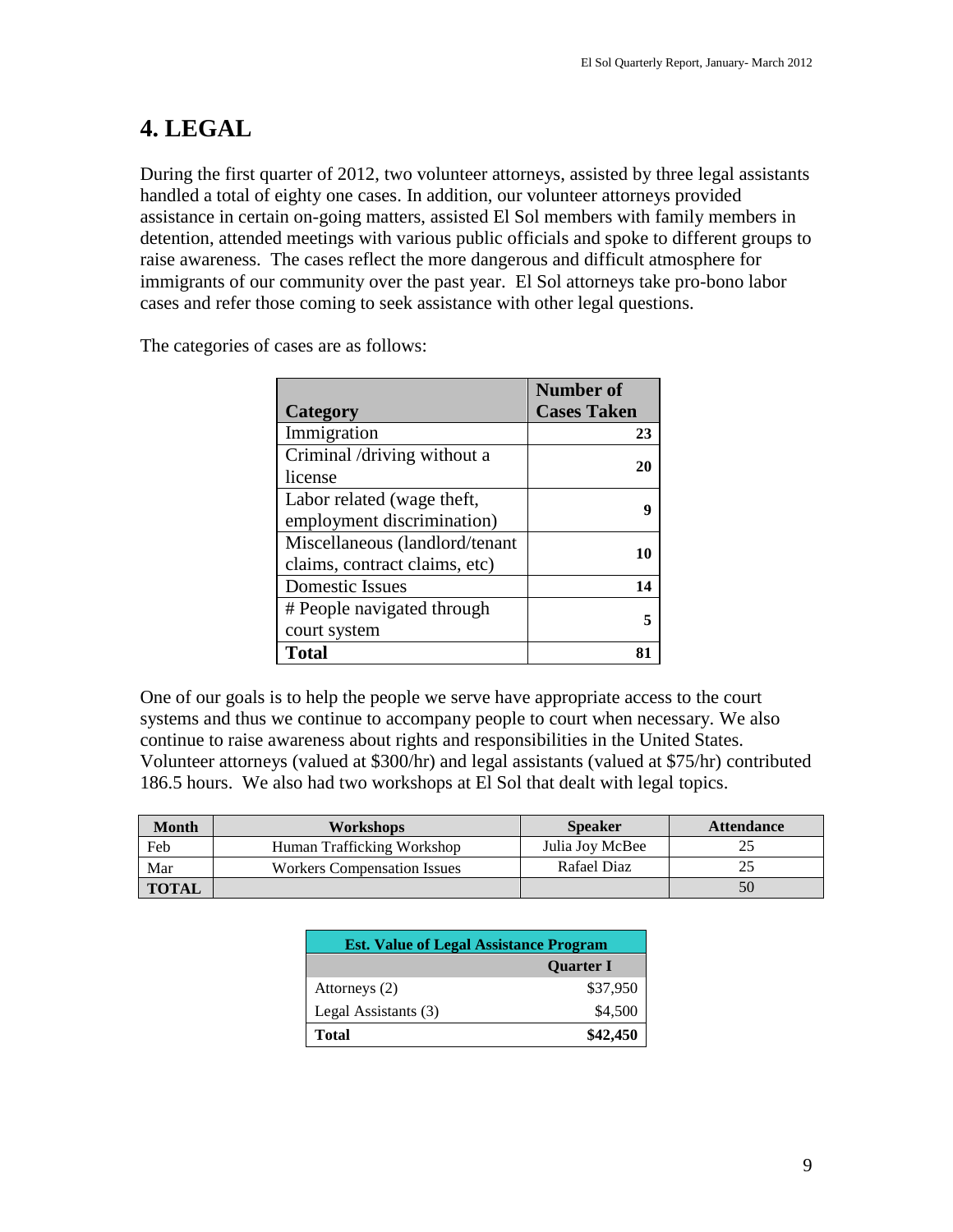# **5. HEALTH**

### **a. Referrals and Education**

The Health Program provides education on common health issues relevant to the immigrant and day laborer community of Jupiter. Our health coordinator successfully helped a total of 151 individuals with their health needs by referring them to the right resources. The following chart summarizes the activities performed throughout the first quarter of 2012:

| <b>Service</b> | Jan | Feb            | Mar      | <b>Total</b> |
|----------------|-----|----------------|----------|--------------|
| General        | 29  | 29             | 46       | 104          |
| Health         |     |                |          |              |
| Specialist     | 2   | $\overline{2}$ | 5        | 9            |
| Dental         | 0   | 11             | 8        | 19           |
| Vision         | 4   | 4              | 3        | 11           |
| Mental         | 0   | 0              | 0        |              |
| Health         |     |                |          |              |
| Other          | 4   | 4              | $\theta$ | 8            |
| <b>TOTAL</b>   | 39  | 50             | 62       | 151          |

Additionally, we also held health education and prevention workshops.

| <b>Month</b> | <b>Workshop Topic</b>                 | # of Participants |
|--------------|---------------------------------------|-------------------|
| Jan          | <b>CAP</b>                            | 31                |
| Jan          | <b>Diabetees</b>                      | 25                |
| Feb          | <b>Sheriff's Safety Awareness</b>     | 75                |
| Feb          | CAP                                   | 32                |
| Feb          | American Lung Association             | 50                |
| Feb          | <b>OSHA Safety Workshop</b>           | 17                |
| Mar          | Diane's Voice Workshop-Ovarian Cancer | 12                |
| Mar          | <b>OSHA Safety Workshop</b>           | 28                |
| Mar          | Komen Breast Cancer Class             | 9                 |
| Mar          | Child Product Safety Workshop         | 35                |
| <b>TOTAL</b> |                                       | 314               |

*In the picture below Norma A. from the Palm Beach County Board of Commissioners Public Safety Department Victim Services Division discusses the dangers of alcohol and other recreational drugs during the Safety Awareness workshop in February.* 



| <b>Est. Value of Health Program</b> |                  |  |  |
|-------------------------------------|------------------|--|--|
|                                     | <b>Ouarter I</b> |  |  |
| Pro-Bono Medical                    | \$29,550         |  |  |
| Volunteer (224.25)                  | \$4,377          |  |  |
| <b>Health Coordinator</b>           | \$4,800          |  |  |
| Clinic Coordinator                  | \$1,170          |  |  |
| Total                               | \$38,727         |  |  |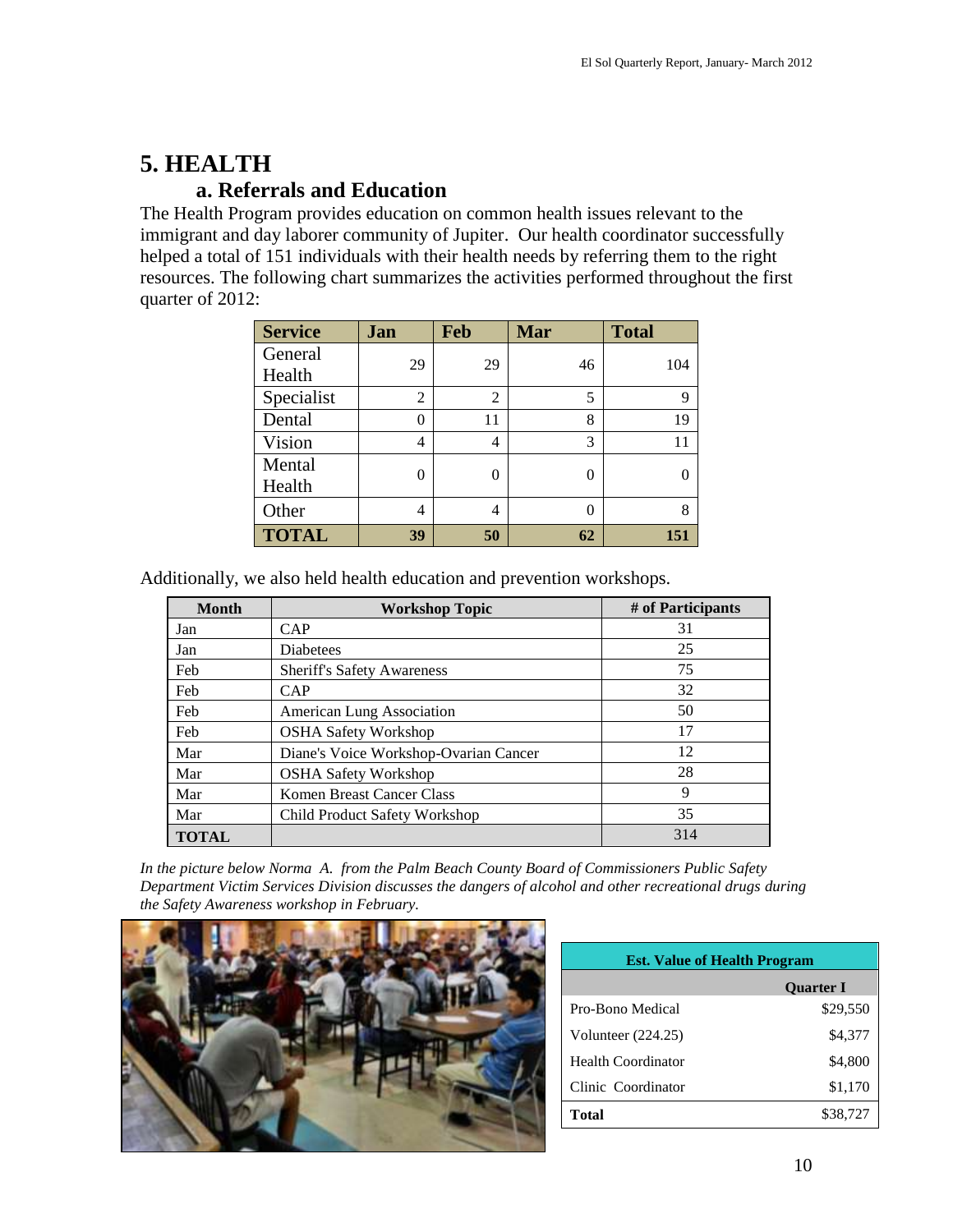# **b. Jupiter Volunteer Clinic**

The Jupiter Volunteer Clinic is a joint venture between El Sol, the Town of Jupiter, Jupiter Medical Center, Quantum Foundation, and the Palm Beach Health Department.



The Health Department provides the building facility and clerical staff on Saturdays, while El Sol provides the management team and scheduling of volunteer staff. The Town of Jupiter coordinated the strategic planning that led the coalition to establish the center. Jupiter Medical Center will provide lab and imaging services, and Quantum Foundation is providing the necessary funding to pilot the volunteer clinic.

We were happy to open the Jupiter Volunteer Health Clinic on January 21st, 2012. This quarter, the clinic has assisted 123 individuals. *Photo: Above, key players in the opening of the Jupiter Volunteer Clinic cut the ribbon to officially open the clinic*.

# **6. FOOD**

El Sol now offers two different Food Assistance programs to the community.

#### **a. Hot Meal Program**

Every day El Sol provides coffee and pastries for breakfast, and a hot meal for lunch to those waiting for day labor. This is possible with the help of our volunteers and donations from various local businesses and organizations including Publix, Jupiter First Church, Temple Beth Am, St. Peter's Catholic Church, Mariner Sands, JL Cares, and more. *The picture to the right shows workers sorting through donated produce*.

This quarter we served a total of 5,717 meals with an average of 65 meals per day. Volunteers contributed 2,640.25 hours to this program.



|              | <b>Total Lunches Served</b> |        |        |       | <b>Average Meals Served Per Day</b> |      |      |             |      |      |
|--------------|-----------------------------|--------|--------|-------|-------------------------------------|------|------|-------------|------|------|
| <b>Month</b> | 2008                        | 2009   | 2010   | 2011  | 2012                                | 2008 | 2009 | <b>2010</b> | 2011 | 2012 |
| Jan          | 5169                        | 4751   | 4005   | 3516  | 2080                                | 172  | 158  | 137         | 117  | 70   |
| Feb          | 4053                        | 4219   | 3499   | 2922  | 1702                                | 140  | 141  | 124         | 104  | 59   |
| Mar          | 3279                        | 4121   | 3076   | 2663  | 1935                                | 106  | 137  | 99          | 85   | 67   |
| <b>Total</b> | 12.501                      | 13.091 | 10.580 | 9.101 | 5,717                               | 139  | 145  | 120         | 102  | 65   |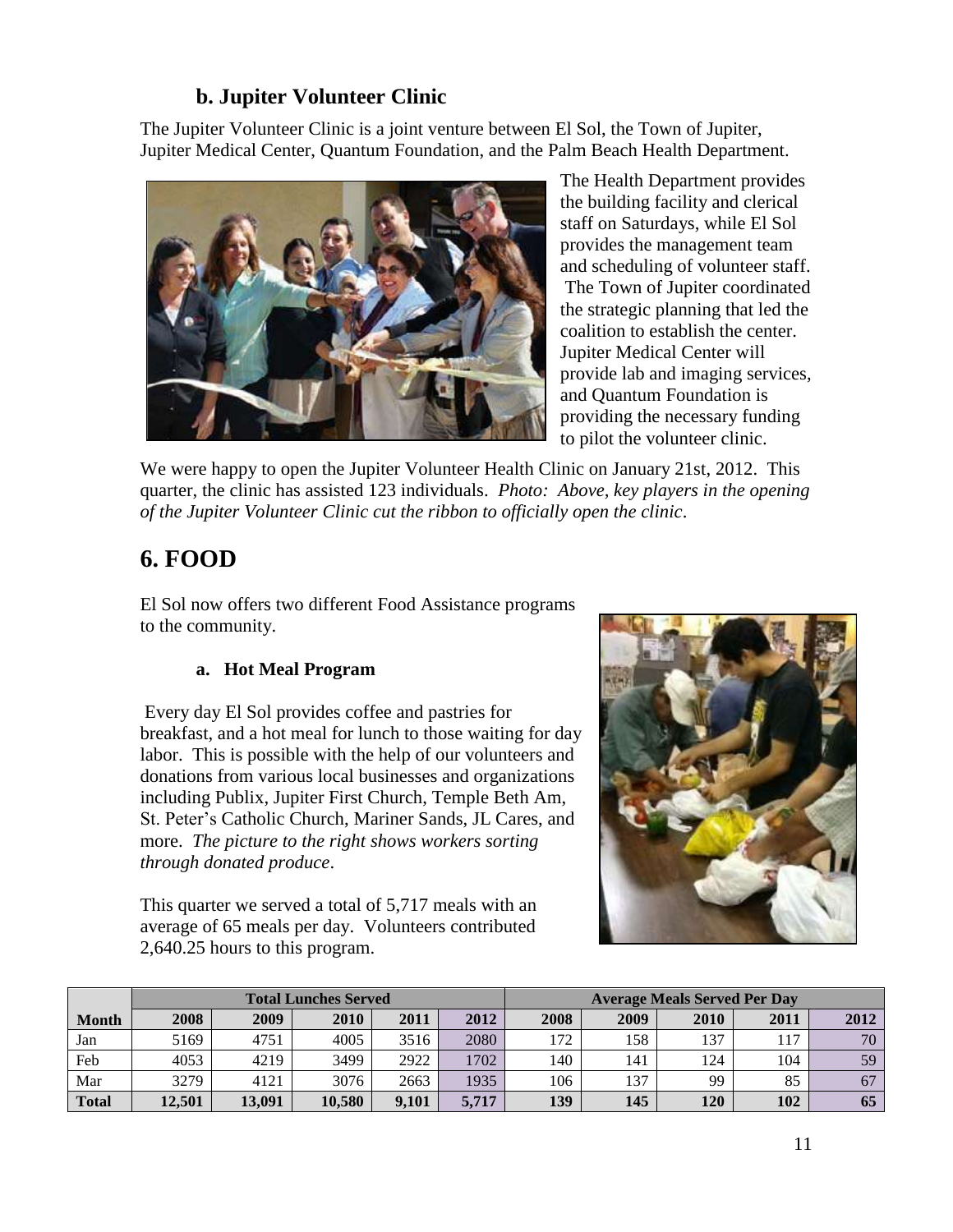#### **b. North Palm Beach Food Pantry**

El Sol hosts C.R.O.S. Ministries' North County Food Pantry Tuesdays and Fridays from 2:00 – 4:00PM. The most common listed reason for need was loss of employment.

This quarter we served 738 individuals. The number of individuals served per month is as follows:

| <b>Month</b> | <b>Food Pantry No. of</b><br><b>People Served</b> |
|--------------|---------------------------------------------------|
| Jan          | 286                                               |
| Feb          | 212                                               |
| Mar          | 240                                               |
| Total        | 738                                               |

| <b>Est. Value of Meal Program</b> |                  |  |  |
|-----------------------------------|------------------|--|--|
|                                   | <b>Quarter I</b> |  |  |
| Hot Meals (@ \$3/each)            | \$17,151         |  |  |
| Food Pantry, food                 | \$7,695          |  |  |
| Volunteers $(2640+295)$           | \$57,296         |  |  |
| <b>Total</b>                      | \$82,142         |  |  |

# **7. PERSONAL COUNSELING a. Guatemala Maya Center**

This quarter, El Sol helped a total of 145 cases and channeled their needs to the proper agencies.

The Guatemalan-Maya Center has provided weekly assistance for families at El Sol. A case manager visits El Sol, Jupiter's Neighborhood Resource Center, and helps families in need of services such as Medicaid, Florida Kid Care, WIC, Immunizations, Family Planning and the administration of Ages and Stages Questionnaires to help identify children with developmental concerns.

### **b. "Te Escucho" Program**

"Te Escucho" (I Listen to you) program is a peer to peer listening program where volunteers have been trained to address the needs of a community in distress and to help them overcome problems, whether personal, social or family related. 20 volunteers have been trained to assist the community and this program began in February 2012. In this quarter 8 people have been assisted by this program. In addition, Sister Marta Tobón, a Guadalupan sister from St. Peter's Catholic Church assists many El Sol workers with her guidance. She assisted 26 people this quarter.

|              | <b>Guatemalan</b>   | Sr.          | Te             | <b>Est. Value of Personal Counseling Program</b> |                  |
|--------------|---------------------|--------------|----------------|--------------------------------------------------|------------------|
| <b>Month</b> | <b>Mayan Center</b> | <b>Marta</b> | <b>Escucho</b> |                                                  | <b>Ouarter I</b> |
| Jan          | 56                  | 1 າ          |                | Guatemala Mayan Center                           | \$1,200          |
| Feb          | 31                  | 14           |                | Sister Marta                                     | \$1,015          |
| Mar          | 32                  |              |                | Volunteers (29 hours)                            | \$566            |
| <b>Total</b> | 19                  | 31           |                | Total                                            | \$2,718          |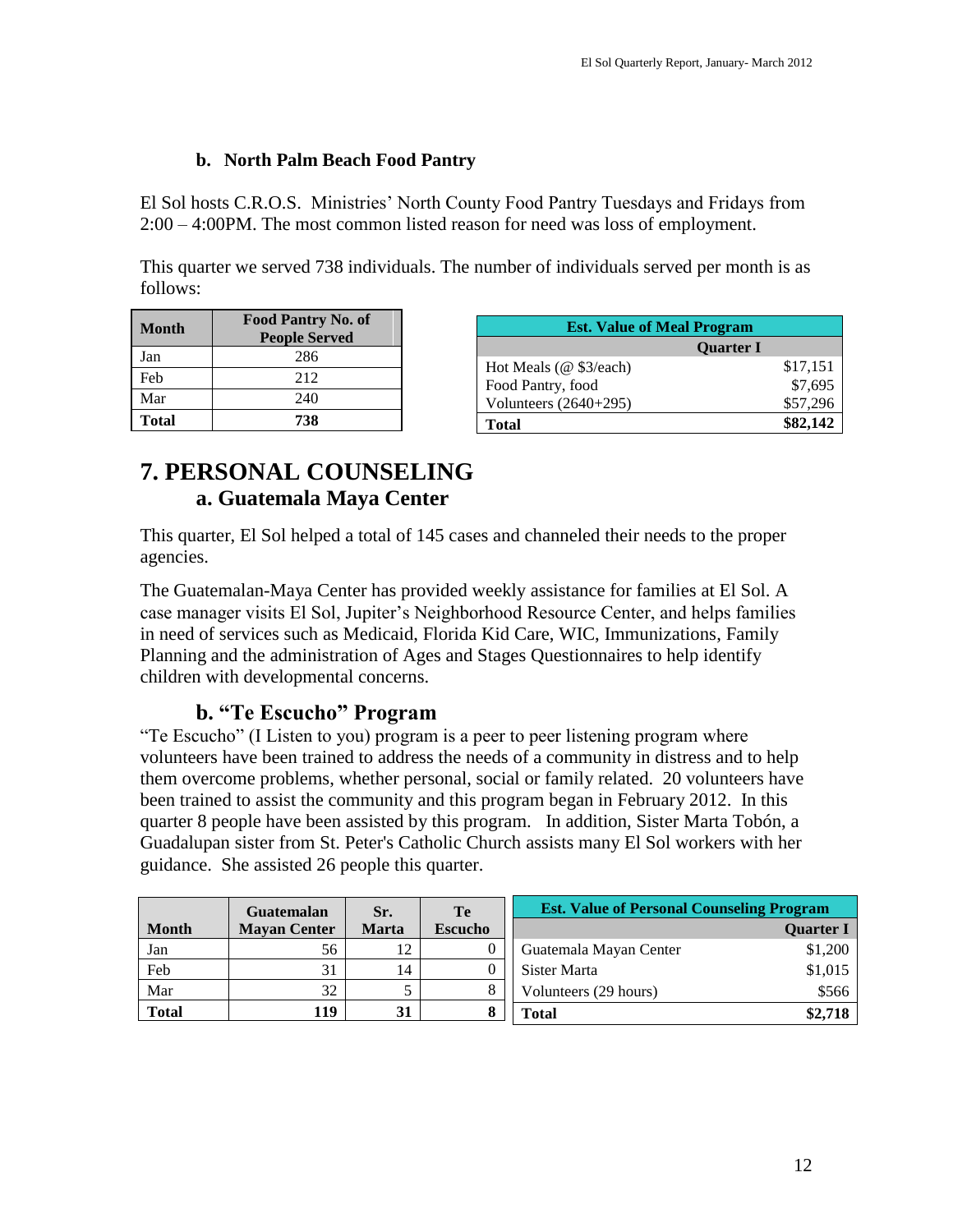## **c. Saturday Parenting Classes**

El Sol partnered with the Diocese of the Palm Beaches Office of Hispanic Ministry to offer parenting classes on Saturdays. These classes were coordinated by family counselors and topics discussed and attendance is to the right:

| Date         | <b>Topic</b>                               | <b>Attendance</b> |
|--------------|--------------------------------------------|-------------------|
| 02/04/2012   | <b>Parenting Roles</b>                     | 13                |
| 02/11/2012   | How to Understand Emotions and<br>Feelings |                   |
| 02/18/2012   | Discipline and Authority                   | 19                |
| 02/25/2012   | <b>Sexual Education</b>                    | 10                |
| 03/03/2012   | <b>Health Matters</b>                      | 6                 |
| 03/10/2012   | Drug Prevention and Addiction              | 10                |
| 03/17/2012   | <b>Financial Education</b>                 | 7                 |
| <b>Total</b> |                                            | 74                |

### **d. Victims Services**

Victims Services is a mental health counseling program sponsored by the Palm Beach County Board of County Commissioners Public Services Department Victim Services Division. A victim advocate visits El Sol every Wednesday from 2-4 PM to assist individuals. Men are assisted with mental health to help with dealing with being victims of a crime. Women are also offered mental health assistance to help cope with being victims of domestic violence. This program had 67 appointments this quarter.

# **9. VOLUNTEERS, VISTAS AND INTERNS**

The total number of volunteer hours this quarter is 5391.75 valued at \$105,159. Many of those hours are accounted for in the different programs described in this report. The rest of the hours are contributed by volunteers that provide administrative and technical support; help register new workers; provide referrals; welcome employers; assist with special events and committees; write grants and develop strategies, and much more. Their contributions are summarized under the category "Other". The total number of volunteer hours contributed for operations that are not otherwise mentioned in this report were: 1,398.1 hours ("other").

El Sol has hosted one intern this quarter from Florida Atlantic University Honors College, Ana Rodrigues. This quarter Ana assisted us with conducting worker surveys to evaluate our programs; she contributed 68.5 hours to El Sol.

In addition to, Katie Carpenter, our Volunteer Developer and Gilian M'maitsi, our Systems Developer, we added one more AmeriCorps VISTA, Royce Emley, who is currently serving as our Job Developer. All three AmeriCorps VISTA volunteers are here full-time and help build our capacity to fight poverty.

| <b>VISTAS</b> |                    |          |  |  |
|---------------|--------------------|----------|--|--|
| Quarter       | <b>Total Hours</b> | Value    |  |  |
| Jan           | 272                | \$5,309  |  |  |
| Feb           | 400                | \$7,808  |  |  |
| March         | 528                | \$10,307 |  |  |
| <b>Total</b>  | 1,200              | \$23,424 |  |  |

| <b>Value of Volunteers, Interns, and VISTAS</b> |                  |  |
|-------------------------------------------------|------------------|--|
|                                                 | <b>Quarter I</b> |  |
| Volunteer (1398.1 hrs)                          | \$27,291         |  |
| <b>Interns</b>                                  | \$1,337          |  |
| <b>VISTAS</b>                                   | \$23,424         |  |
| <b>Total</b>                                    | \$52,052         |  |